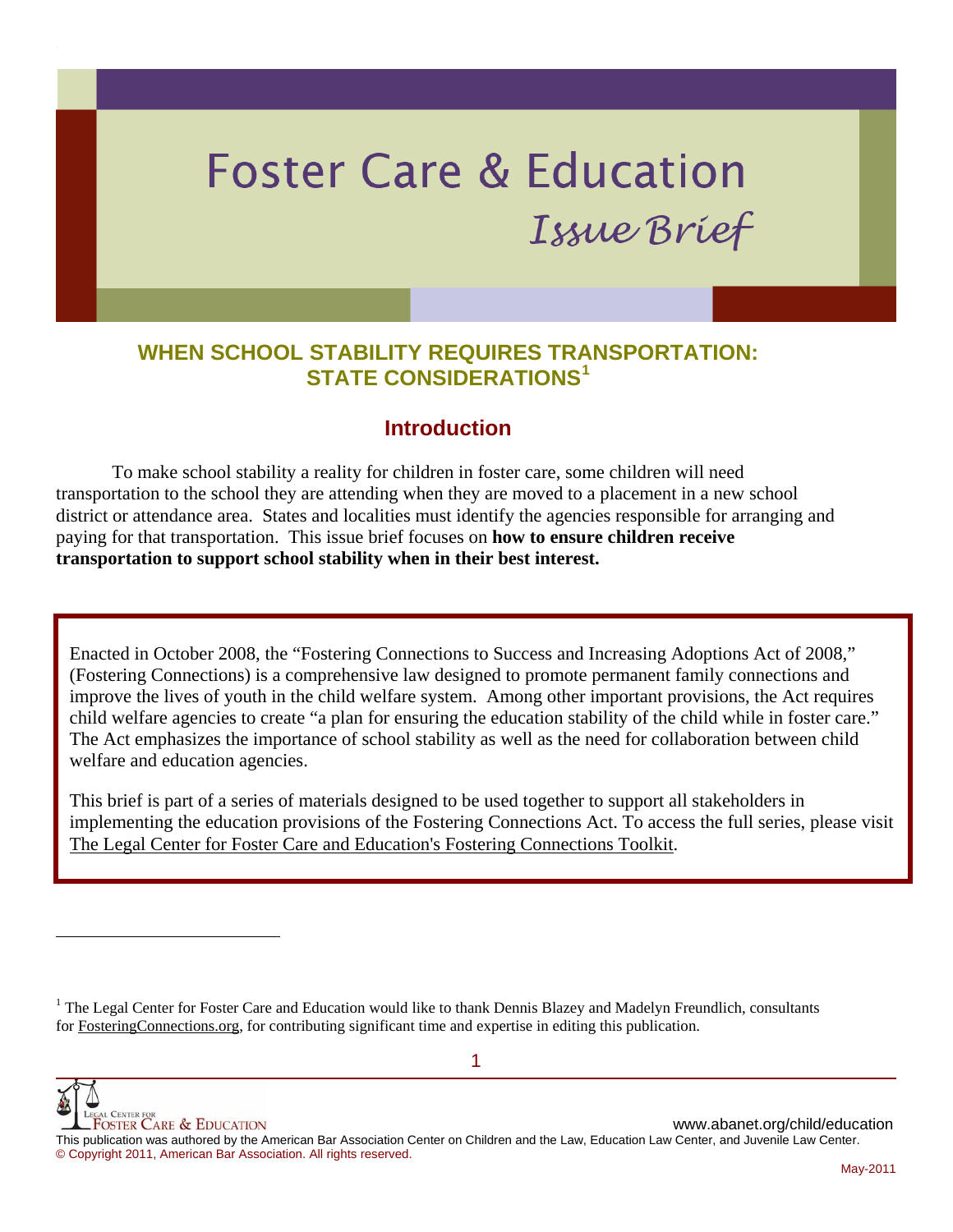# **Overview**

**1)** Child welfare agencies must **ensure that children stay in the school in which the children were enrolled at the time of placement (unless it is not in the children's best interest to do so**). Therefore, child welfare agencies must **ensure that transportation is provided when needed**.

**2) Federal child welfare reimbursement dollars are available** to assist with school transportation costs, but **work must be done to determine how these reimbursements will be actualized** in each state and jurisdiction.

**3)** New federal child welfare education stability requirements apply to *all* children in care, even though federal child welfare reimbursement is only available for *some* children in care. Therefore, **additional federal or state funding is necessary to ensure transportation for** *all* **children in foster care who need to remain in a stable school placement.** 

**4)** Child welfare agencies must **collaborate with education agencies on how transportation will be provided and funded**. Rather than child welfare and education agencies struggling over these questions each time a child needs school transportation, states and localities should develop official policies that work for both agencies and for all children with additional transportation needs.

**5)** Collaborating agencies must find approaches that are **flexible and that make clear which agency is responsible** for arranging transportation and/or paying transportation costs and under what circumstances.

**6) The dependency court has a critical role in ensuring school stability for children in foster care.** Judges must oversee that child welfare agencies meet their obligation to ensure school stability for children, including providing transportation when necessary. The court can play a critical role in promoting collaboration between child welfare and education agencies.



This publication was authored by the American Bar Association Center on Children and the Law, Education Law Center, and Juvenile Law Center.

© Copyright 2011, American Bar Association. All rights reserved.

 $\mathcal{P}$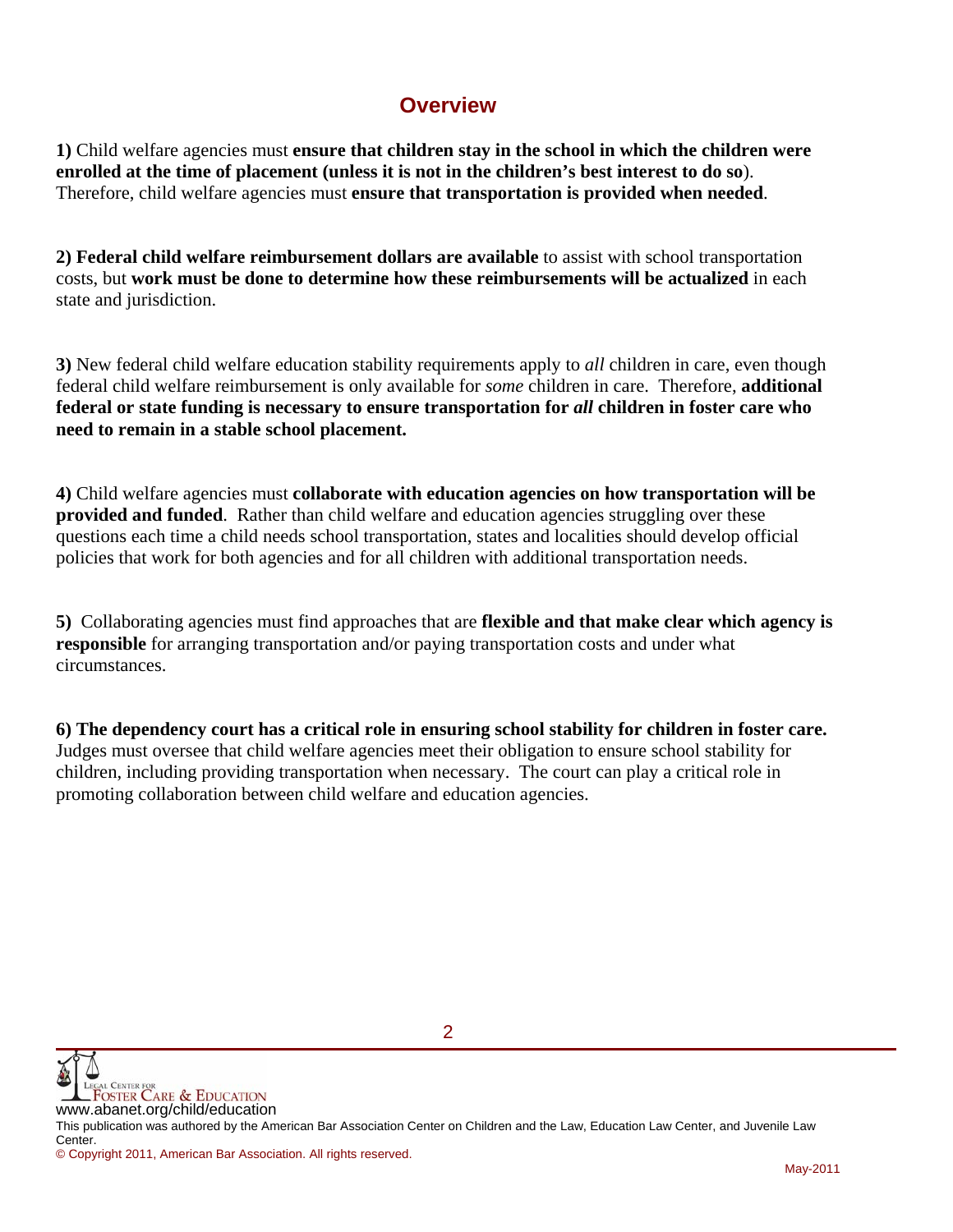# **What Child Welfare Law and Policy Currently Says About School Transportation: Background**

#### **Child Welfare Federal Financing Basics**

States receive federal child welfare funds from a range of sources<sup>[2](#page-2-0)</sup> to support the child welfare services provided to children. By far the largest funding source is Title IV-E of the Social Security Act.<sup>[3](#page-2-1)</sup> Title IV-E guarantees federal reimbursement to states for a portion of foster care costs. Title IV-E funds are used to provide foster care maintenance payments for children who are "IV-E eligible,"<sup>[4](#page-2-2)</sup> as well as for administrative and training costs associated with the foster care program.

Foster care maintenance payments (FCMPs) are the costs associated with maintaining a child in a foster care placement, and include food, clothing, shelter, daily supervision, school supplies, and personal incidentals.<sup>[5](#page-2-3)</sup> Foster care administrative costs cover case management and other items necessary for the proper and efficient administration of the Title IV-E state plan.<sup>[6](#page-2-4)</sup> The federal government reimburses states for a portion of the foster care maintenance cost for eligible children at a set rate for each state (the Federal Medical Assistance Percentages or "FMAP rate"), which ranges from 50% to 83% of the costs.<sup>[7](#page-2-5)</sup> The federal government reimburses states for a portion of the administrative costs at a set rate of 50% of the costs for all states.<sup>[8](#page-2-6)</sup>

#### **Fostering Connections to Success and Increasing Adoptions Act**

In 2008, Congress enacted the Fostering Connections to Success and Increasing Adoptions Act<sup>[9](#page-2-7)</sup> (the Fostering Connections Act), which requires that child welfare agencies collaborate with local education agencies to ensure that children remain in the schools they were attending at the time of placement (unless to do so is not in their best interest).<sup>[10](#page-2-8)</sup> Furthermore, the Fostering Connections Act provides that FCMP can include "reasonable travel for the child to remain in the school in which the child is enrolled at the time of placement."<sup>[11](#page-2-9)</sup>

l



<span id="page-2-0"></span><sup>2</sup> For a summary see ABA Child Law Practice Vol. 29, No. 3, *Federal Funding for Child Welfare: What You Should Know*  (May 2010).

<span id="page-2-1"></span><sup>3</sup> 42 U.S.C. § 670 *et seq.* <sup>4</sup>

<span id="page-2-2"></span><sup>&</sup>lt;sup>4</sup> To be eligible for IV-E reimbursement, the child must meet all eligibility requirements under Title IV-E of the Social Security Act for foster care. For more discussion on what makes a child "IV-E eligible," please refer to page 7.

<span id="page-2-3"></span> $5$  42 U.S.C. § 675(4)(A).

<span id="page-2-4"></span> $6$  42 U.S.C. § 674(a)(3).

<span id="page-2-5"></span><sup>7</sup> 45 C.F.R. § 1356.60; 42 U.S.C. § 1396d.

<span id="page-2-6"></span> $842$  U.S.C. § 674(a)(3).

<span id="page-2-7"></span><sup>&</sup>lt;sup>9</sup> Fostering Connections to Success and Increasing Adoptions Act of 2008, Pub. L. 110-351, 122 Stat. 3949 (codified as amended in scattered sections of 42 U.S.C.).

<span id="page-2-8"></span> $^{10}$  42 U.S.C. § 675(1)(G)(ii).

<span id="page-2-9"></span> $11$  42 U.S.C. § 675(4)(A).

<sup>©</sup> Copyright 2011, American Bar Association. All rights reserved.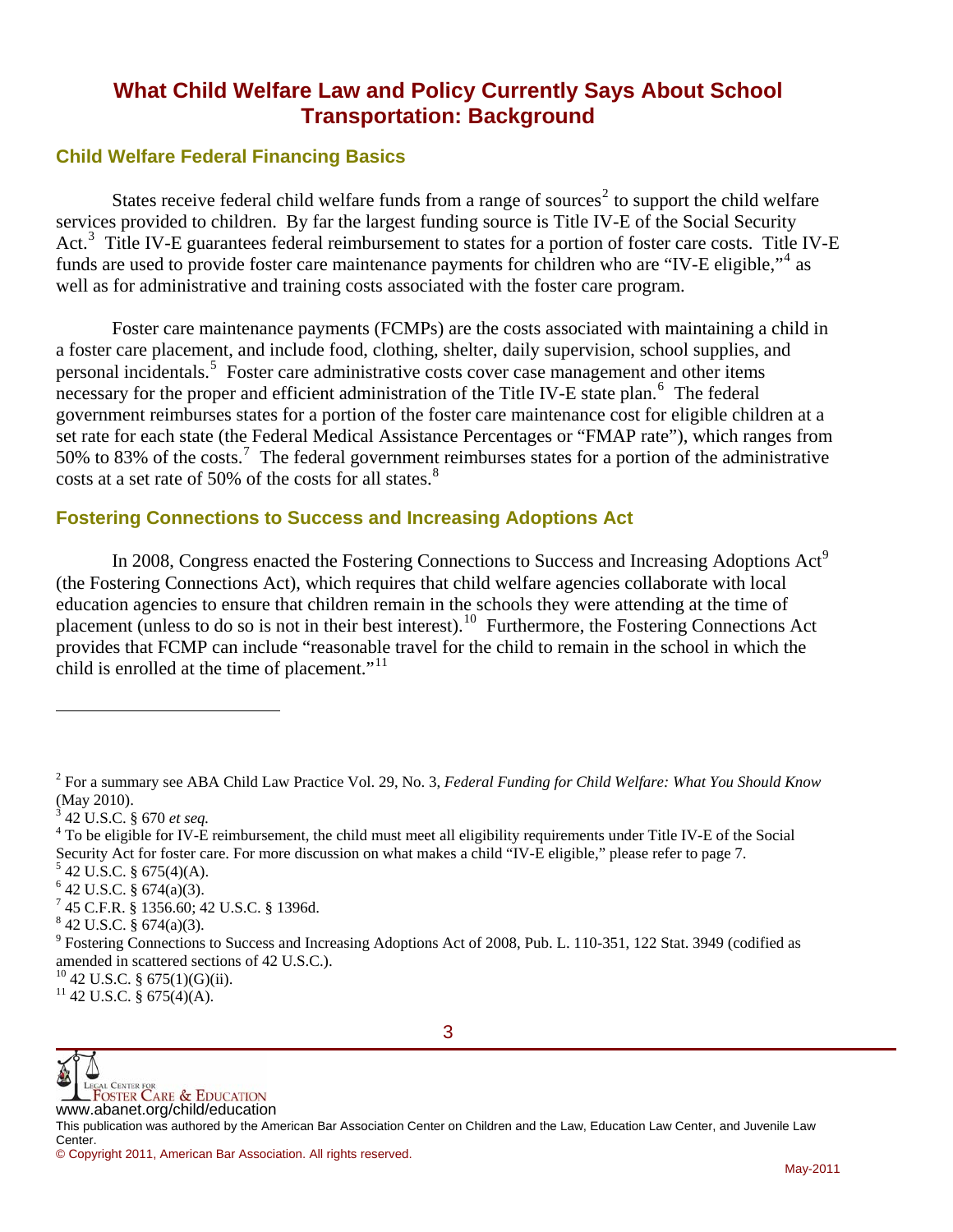#### **Federal Child Welfare Policy Manual and Program Instruction Guidance**

 In 2007, prior to the Fostering Connections Act, the United States Department of Health and Human Services, Administration on Children and Families (ACF), confirmed in its Child Welfare Policy Manual (CWPM) that school transportation for a child to remain in the same school can be reimbursable as a Title IV-E administrative cost.<sup>[12](#page-3-0)</sup> After the enactment of the Fostering Connections Act, the CWPM indicated that FCMP reimbursement can include transportation for the child to remain in the school and for the foster parent to travel to attend school conferences at the school in which the child is enrolled at the time of placement.<sup>[13](#page-3-1)</sup> The CWPM also provides additional details on the types of school transportation that are allowable foster care administrative costs.<sup>[14](#page-3-2)</sup> Specifically, the CWPM makes clear that transportation to extracurricular activities is an allowable administrative expense.<sup>[15](#page-3-3)</sup> Finally, the CWPM states that transportation provided by a caseworker, foster parent, or a volunteer transporting a child is reimbursable as an administrative cost.<sup>[16](#page-3-4)</sup>

 Then, in July 2010, ACF released a Program Instruction (P.I.) that reaffirms many of the above clarifications from the CWPM, but also provides additional clarification on when school transportation is reimbursable. It states that FCMP can be used for school stability transportation when a child is initially placed and for all subsequent moves while the child is in care.<sup>[17](#page-3-5)</sup> The P.I. gives the child welfare agency the discretion to determine what is "reasonable" transportation for purposes of FCMP reimbursability and clarifies that the cost of transportation can be included in the payment provided to the child's care provider or may be a separate payment made directly to the transportation provider. Finally, the P.I. clarifies that these transportation costs can be claimed as either maintenance or administrative costs. (For additional discussion and analysis, see below and Appendices C and D).

# **How Many Children in Care Will Require Transportation To Stay in The Same School?**

#### **Children Not Requiring Transportation**

 Not every child in foster care requires transportation to remain in their current school. As examples, the following categories of children will not require transportation:



l

<span id="page-3-0"></span><sup>&</sup>lt;sup>12</sup> 45 C.F.R. § 1356.60(c)(2); Child Welfare Policy Manual section 8.1, Q&A3 (Dec. 31, 2007).

<span id="page-3-1"></span><sup>&</sup>lt;sup>13</sup> Child Welfare Policy Manual section 8.3B (Sept. 31, 2009).

<span id="page-3-2"></span> $14$  For a detailed summary and analysis of allowable IV-E administrative and foster care maintenance payments, see Appendix B.

<span id="page-3-3"></span><sup>&</sup>lt;sup>15</sup> Child Welfare Policy Manual section 8.3B (Sept. 31, 2009).

<span id="page-3-4"></span><sup>&</sup>lt;sup>16</sup> Child Welfare Policy Manual section 8.1B (Jan. 9, 2009).

<span id="page-3-5"></span> $17$  U.S. Dep't of Health and Human Servs. Admin. for Children and Families. Guidance on Fostering Connections to Success and Increasing Adoptions Act of 2008, ACYF-CB-PI-10-11, 19 (July 9, 2010) (hereinafter "ACF Guidance"), *available at*  http://www.acf.hhs.gov/programs/cb/laws\_policies/policy/pi/2010/pi1011.htm.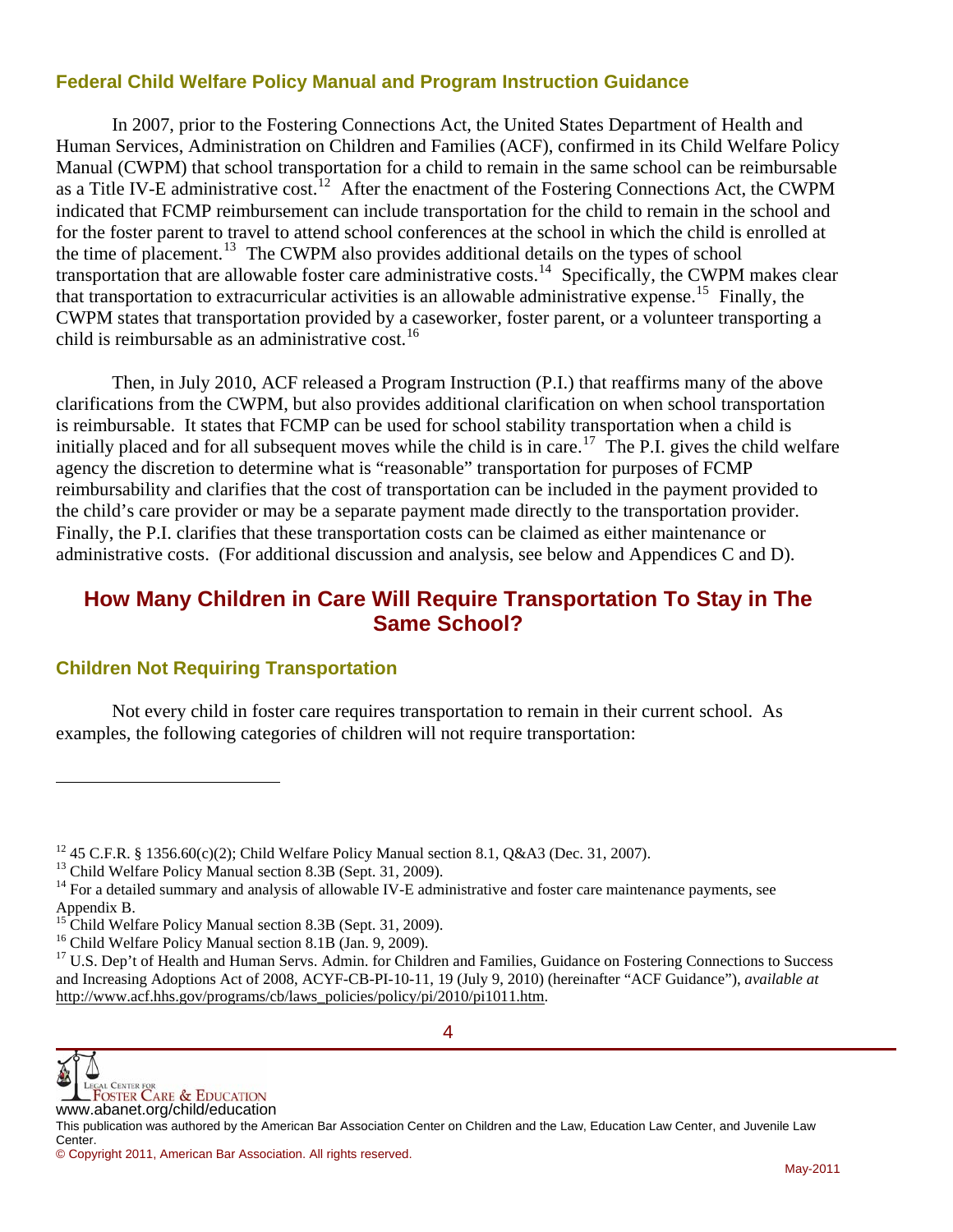**Children who are placed within the school boundaries:** A critical element of the Fostering Connections Act is that child welfare agencies must make a documented effort to place children within or close to their current school communities.[18](#page-4-0) If child welfare agencies are successful in these required efforts, fewer children will need to change schools.

 Some agencies use mapping tools and data to assess locations and distances to compare where children are being removed to where children are being placed, in relation to school boundary lines. In this way, agencies are able to identify the communities where greater emphasis should be placed on recruiting and retaining resource families. For example, Illinois uses a geographic information system (GIS) application called "SchoolMinder" that supports school stability. GIS technology helps identify available foster homes that are near the child's current educational setting and the home from which the child was removed.<sup>[19](#page-4-1)</sup>

**Children whose "best interest" dictates that they should be immediately enrolled in new schools:** The Fostering Connections Act specifically requires that "best interest" determinations be made when deciding whether a child should remain in the current school or move to a new school. While the presumption is that children remain in their school, when these best interest determinations are made thoroughly and thoughtfully, the decision for some children will be that it is in their best interest to be immediately enrolled in a new school. In these situations, no special transportation will be needed. For an important resource to help in making these best interest decisions, see *School Selection for Students in Out-of-Home Care* at http://www.abanet.org/child/education/publications/school\_selection\_brief.pdf.

**Children who have completed high school:** Students who have successfully graduated from high school will no longer need school transportation as they have completed their secondary education. Also, some youth will have received a GED and not be planning to obtain a regular high school diploma. A goal of the school stability requirements of the Fostering Connections Act is to provide youth with opportunities to remain in school or return to school. Of course, youth who have left but will hopefully reengage should be included in the numbers that may require transportation to achieve school stability.

## **Children Requiring Transportation at Minimal or No Additional Cost**

 Some of the students requiring transportation can be transported for minimal or no additional cost. Here are some examples:

l

**WE LEGAL CENTER FOR CARE & EDUCATION**<br>WWW.abanet.org/child/education

This publication was authored by the American Bar Association Center on Children and the Law, Education Law Center, and Juvenile Law Center.

<span id="page-4-0"></span> $18$  42 U.S.C. § 675(1)(G)(i).

<span id="page-4-1"></span> $<sup>19</sup>$  For more information about implementation of the education provisions of the Fostering Connections Act in Illinois,</sup> including the "SchoolMinder" program, see the National Association of Public Child Welfare Administrators, *How States are Implementing the Fostering Connections Act*, available at http://www.napcwa.org/Legislative/docs/Illinois.pdf.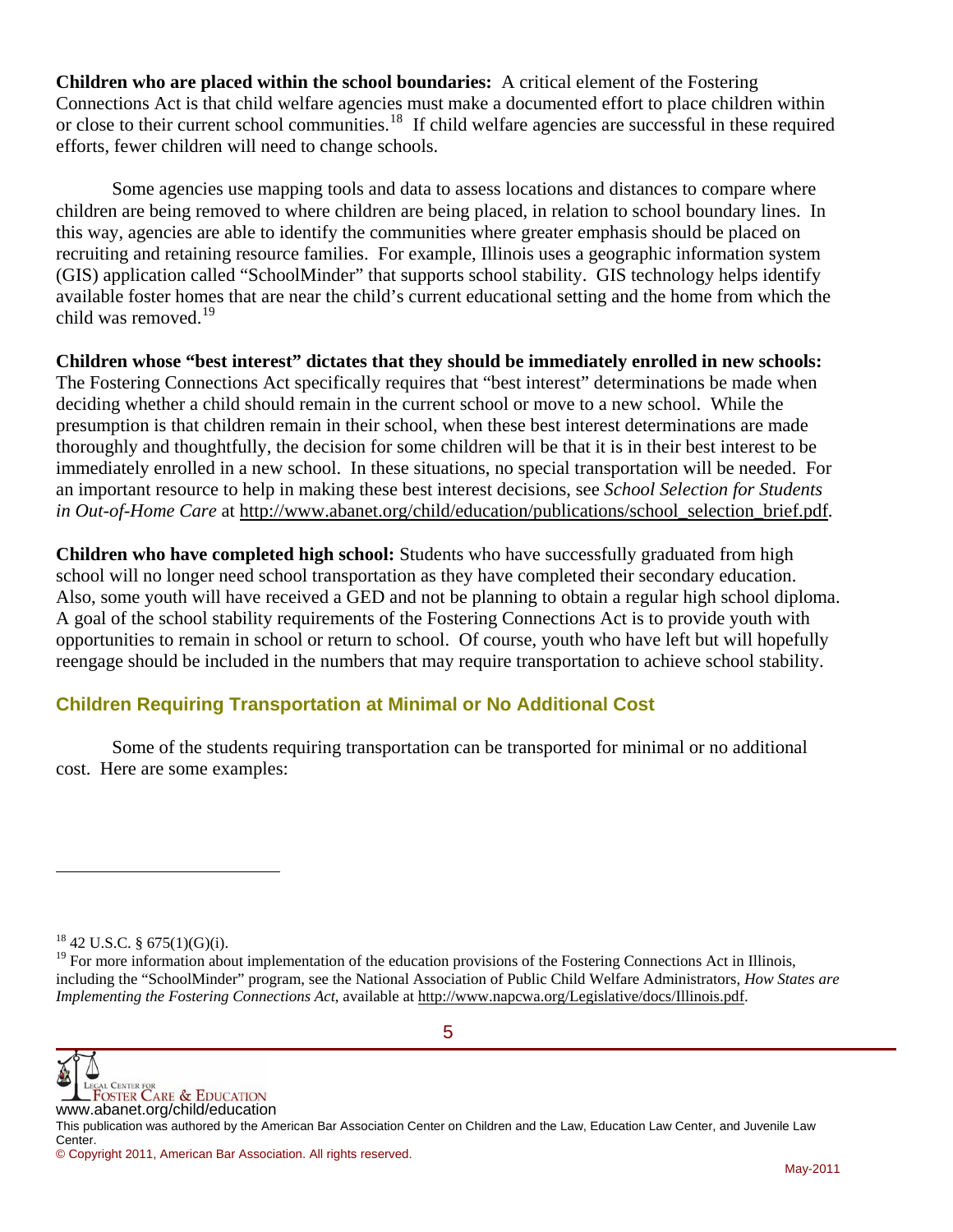**Children in care who meet the definition of "homeless" children under the McKinney-Vento Act (McKinney-Vento):** When a child meets the definition of a "homeless child or youth" under the McKinney-Vento Act, he or she is entitled to school stability, including transportation provided by the education system when necessary for the child to stay in the "school of origin."[20](#page-5-0) Children and youth who are homeless include children living in emergency or transitional shelters, children abandoned in hospitals, unaccompanied homeless youth, and children who are "awaiting foster care placement." States and districts vary widely on their interpretation of children "awaiting foster care placement."<sup>[21](#page-5-1)</sup> For children in foster care eligible for McKinney-Vento protections, transportation will be arranged and funded through the education system. $^{22}$  $^{22}$  $^{22}$ 

**Children who have transportation written into their IEPs because of legitimate special education needs:** When a child in care is eligible for special education services under the Individuals with Disabilities in Education Act (IDEA),  $^{23}$  $^{23}$  $^{23}$  he or she must have an Individualized Education Plan (IEP) that outlines the child's education needs and services, including related services. Transportation is a "related service" that must be provided to a child if the IEP team concludes that a child needs transportation to and from his or her special education program. Although transportation will not be added to the IEP for the sole purpose of preserving school stability, transportation for the child to attend his or her special education program may nevertheless support the child remaining in the current school.

**Children who live close to or can be dropped off at a bus stop proximate to the existing transportation system for the current school:** When students move across school district lines, the issue of transportation obviously becomes more complicated. However, there may be opportunities to transport the child to his or her current school using some or all of the school transportation system that is already in place. Good communication between the current and new school districts is critical. In 2009, Louisiana passed legislation to promote education stability for children in foster care.<sup>[24](#page-5-4)</sup> Transportation is coordinated by both the Department of Social Services (DSS) and the school district in which the student is enrolled. DSS is responsible for arranging transportation of the child to a dropoff/pick-up point within the school district. The school district is responsible for transporting the child from the drop-off/pick-up point to the appropriate school and back to the pick-up point.

l

<span id="page-5-4"></span><span id="page-5-3"></span>



<span id="page-5-1"></span><span id="page-5-0"></span><sup>&</sup>lt;sup>20</sup> 42 U.S.C. § 11432(g)(1)(J)(iii).<br><sup>21</sup> For a list of all states with an AFCP definition, see

http://www.abanet.org/child/education/publications/afcp\_chart\_5\_11\_10.doc. For a factsheet detailing the overlap of McKinney-Vento and Fostering Connections, see

<span id="page-5-2"></span>http://www.abanet.org/child/education/publications/qa\_fc\_and\_mv\_overlap\_final.pdf. 22 McKinney-Vento liaisons and State Coordinators are responsible for making determinations of eligibility for McKinney-Vento. For a list of all state coordinators, see http://center.serve.org/nche/downloads/sccontact.pdf. To access a list of state homeless program websites and resources, see http://center.serve.org/nche/states/state\_resources.php. For a factsheet detailing the overlap of the rights and responsibilities for child welfare and education agencies under McKinney-Vento and Fostering Connections, see <u>http://www.abanet.org/child/education/publications/qa\_fc\_and\_mv\_overlap\_final.pdf.</u> <sup>23</sup> 20 U.S.C. §§ 1400 *et seq.* 24 La. Rev. Stat. Ann. § 17:238.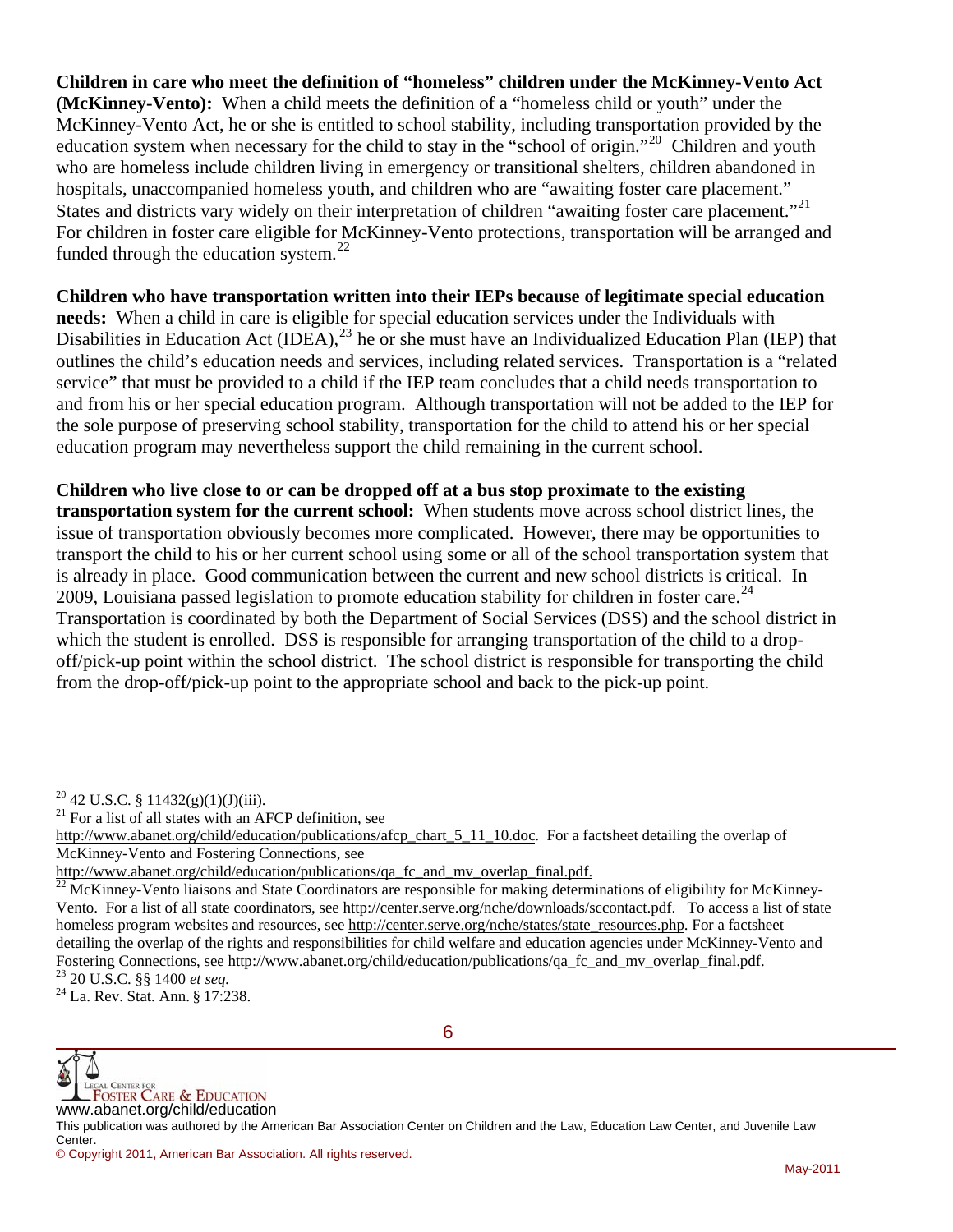**Children who move within the same school district and transportation across the district is available for other reasons:** Often, school districts have existing transportation options that allow students to be transported across the district (such as magnet schools, special education students, and McKinney-Vento routes). To meet a child's transportation needs, it may be necessary to add a bus stop to a preexisting bus route or reroute a school bus, steps that can often be taken without much difficulty or additional expense.

**Children who have a relationship with an adult whose existing commute complements the child's transportation need:** One way to solve the transportation puzzle is to identify all resources that can help transport the child. Engaging the youth in this search is critical. Individuals who are not the child's resource parent may nonetheless be able and willing to transport the child.

**Calculating the Number of Children in Foster Care Needing School Transportation** 

# **Step #1: Take the total number of children in care Step #2: Subtract the following:**

 minus # placed within the school boundaries minus # in their best interest to be immediately enrolled in new school minus # who have successfully completed high school minus # eligible under the McKinney-Vento Act minus # have transportation written into the Individual Education Plans (IEPs) because of legitimate needs under the Individuals with Disabilities Education Act minus # who can be transported by existing bus routes or commutes, without additional costs incurred

# **The result EQUALS the total # of children who may need transportation to remain in their current schools with additional costs associated**

# **Children Requiring Transportation at a Cost**

Some children will need transportation provided at additional cost. The P.I. is very clear that cost should NOT be a factor in determining the best interest of the child for school selection purposes. Some examples of transportation with associated costs are:

**WE LEGAL CENTER FOR CARE & EDUCATION**<br>WWW.abanet.org/child/education

This publication was authored by the American Bar Association Center on Children and the Law, Education Law Center, and Juvenile Law Center.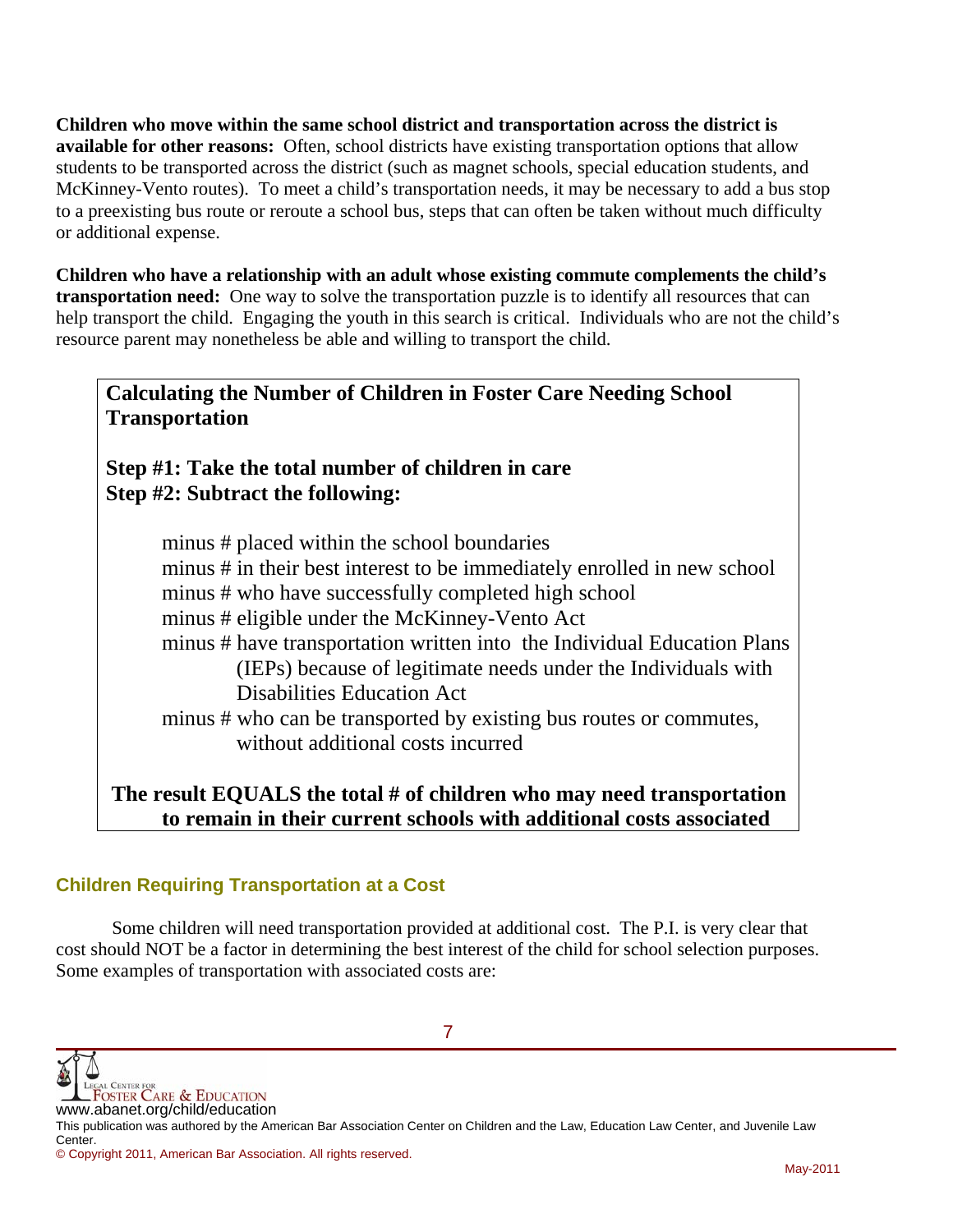- A foster parent, relative or other adult provides transportation but needs reimbursement for mileage
- An agency provides the youth or caretaker with bus passes or other public transportation vouchers
- An agency contracts with private transportation company to provide a bus/van/car
- A school district reroutes, or adds a bus to its fleet, to accommodate the transportation needs of children in foster care

# **How Can the Child Welfare Agency Use Title IV-E Dollars To Support School Transportation?**

 The Fostering Connections Act states that child welfare agencies must *ensure* that children stay in the school in which the children were enrolled at the time of placement (unless it is not in their best interest to do so). Therefore, child welfare agencies must ensure that school transportation is provided when needed. Federal child welfare reimbursement dollars are available to assist with transportation costs, but work must be done to determine how these reimbursements will be actualized in each state and jurisdiction. The following sections detail considerations for state and local child welfare agencies as they determine how to use Title IV-E dollars to support school transportation for children in care. Of course, this determination is only a portion of the equation. The mandate is to ensure school stability for all children in care, and federal reimbursement is available only for IV-E eligible children.

## **What is IV-E Eligibility and How Do You Determine Which Children Qualify?**

 To be eligible for IV-E reimbursement, the child must meet all eligibility requirements under Title IV-E of the Social Security Act for foster care, including that the child has been:

- Removed from an income-eligible home pursuant to a voluntary placement agreement or as a result of a judicial determination that continuation in the home would be contrary to the welfare of the child,
- Placed and in the care of the child welfare agency, and
- Placed with a licensed foster family home or in a licensed child-care institution.

 It is important to know the percentage of children in foster care who are IV-E eligible in your state, a percentage often called the state "penetration rate," as the percentage varies widely across states. Although the state's percentage will not provide an absolute number of IV-E eligible children, it will provide a good estimate of how much IV-E reimbursement may be available. For a resource that provides guidance on state IV-E eligibility percentages, see

http://cwla.org/advocacy/childreninfostercarereport08.pdf, based on 2008 estimates.

This publication was authored by the American Bar Association Center on Children and the Law, Education Law Center, and Juvenile Law Center.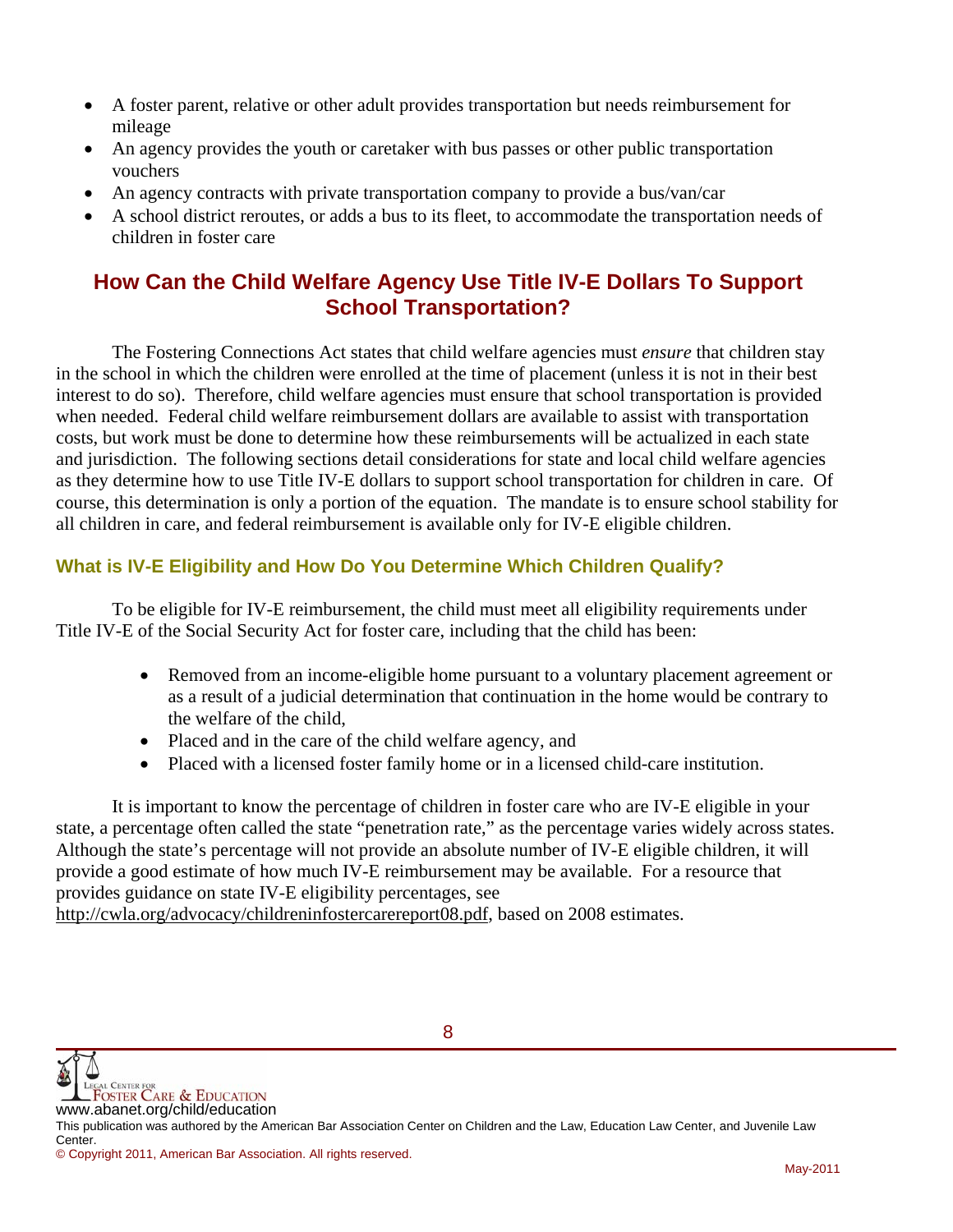#### **Important Transportation Considerations**

There are other considerations to keep in mind in structuring the transportation model that is most costeffective and appropriate, including determining whether it is best for your state to classify school stability transportation as a FCMP or an administrative cost.

#### **1) What is the State's FMAP Rate?**

The FMAP rate provides you with the percentage of reimbursement your state can claim from the federal government related to IV-E foster care maintenance. To determine your state's rate, see http://aspe.hhs.gov/health/fmap11.pdf. The reimbursement rate for IV-E administrative costs is 50% for all states. Therefore, states that have FMAP rates much higher than 50% will have a strong incentive to include transportation as a FCMP. Alternatively, states that have FMAP rates closer to 50% will need to determine whether using FCMP or administrative costs is most cost-effective and efficient.

#### **2) Should the State Claim School Transportation as a FCMP or an Administrative Cost?**

The Fostering Connections Act allows FCMP to be used to pay for "reasonable travel for the child to remain in the school in which the child is enrolled at the time of placement," and the P.I. reiterates that Title IV-E administrative dollars can also be used for this purpose. These provisions allow the child welfare agency considerable flexibility in determining how to classify the cost of school transportation. For many states, the FMAP rate is well above 50%; these states will probably prefer to claim school transportation costs as FCMP. States with 50% or only slightly higher FMAP rates may prefer to claim school transportation costs as administrative costs given the less rigorous documentation and other requirements.

#### **3) Can FCMP be used for costs regardless of whether the child is in an initial or subsequent placement?**

 Yes. States can claim FCMP reimbursement for transportation to the school in which the child was enrolled at the time of placement at ANY point in the case, regardless of how many placement changes have occurred. $^{25}$  $^{25}$  $^{25}$ 

#### **4) How do child welfare agencies determine what is considered "reasonable travel"?**

 The Fostering Connections Act provides that FCMP includes "reasonable travel," yet the law does not define this term. The P.I. makes clear that the child welfare agency has the discretion to determine what is "reasonable," and mentions cost, distance and length of travel as examples of factors

l



<span id="page-8-0"></span><sup>&</sup>lt;sup>25</sup> ACF Guidance at 20.

<sup>©</sup> Copyright 2011, American Bar Association. All rights reserved.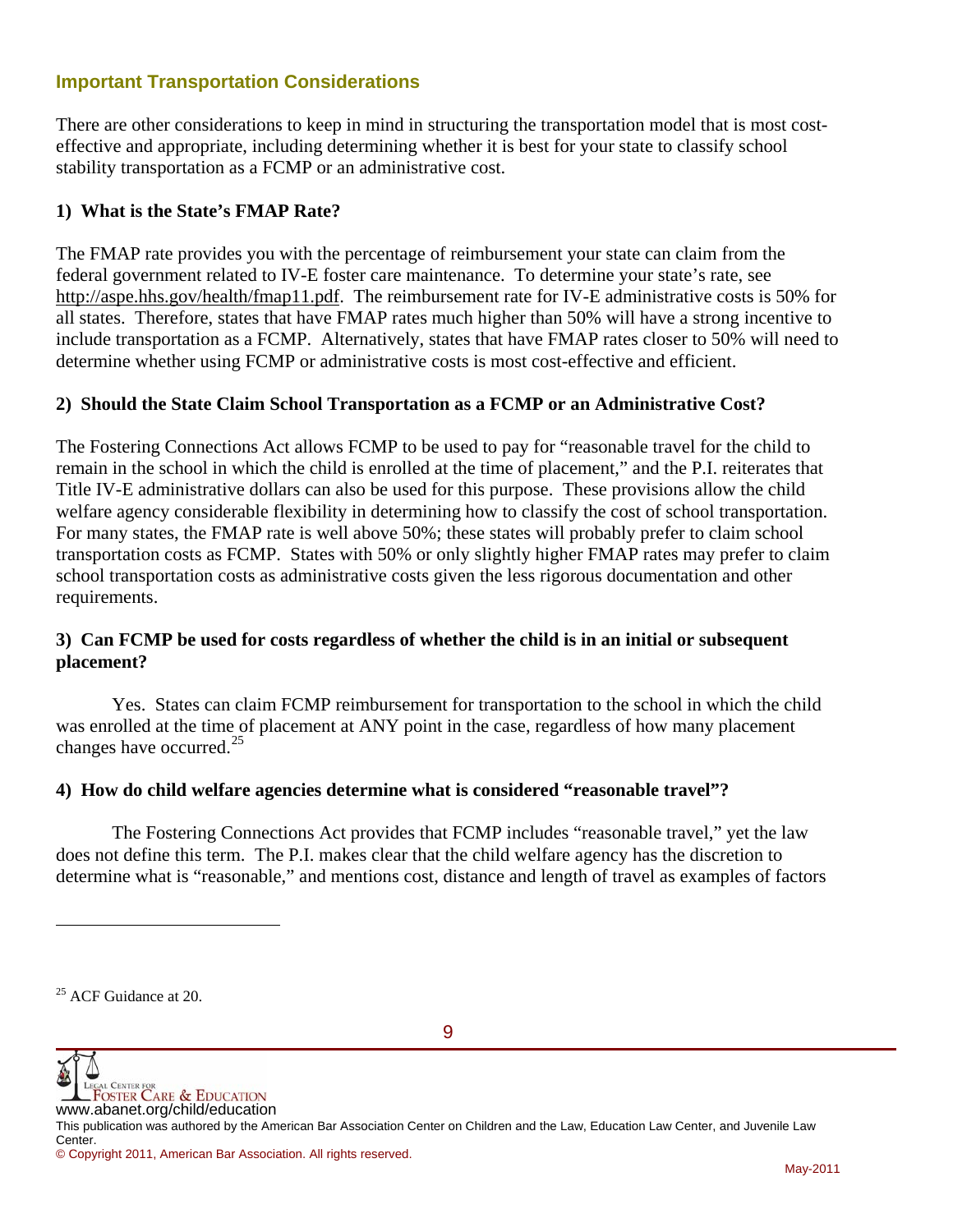that an agency can consider.[26](#page-9-0) Whether it is in a child's *best interest* to remain in the current school is a different question than whether transportation qualifies as "reasonable" for purposes of federal reimbursement. The P.I. is very clear that cost should NOT be a factor in determining the *best interest* of the child for school selection purposes.<sup>[27](#page-9-1)</sup> Child welfare agencies should not be unduly restrictive in determining whether a particular cost or travel is "reasonable" for purposes of federal reimbursement; transportation that is not determined to be "reasonable" by the child welfare agency will not be eligible for IV-E reimbursement.

#### **5) Are child welfare agencies permitted to include school transportation costs in a FCMP paid to the child's provider OR as a separate payment directly to the transportation provider**?

Yes, child welfare agencies are permitted to do either.<sup>[28](#page-9-2)</sup> There is great flexibility in deciding the most efficient way to provide school transportation. Furthermore, the FCMP reimbursement may be claimed to cover school transportation costs incurred by non-child welfare agencies such as school districts that provide school stability transportation

# **From Law and Policy to Practice: Effective State and Local Implementation of School Transportation**

## **Required Elements of Successful State Implementation**

 Although the Fostering Connections Act has highlighted the responsibility of the child welfare agency to ensure school stability and continuity for children in foster care, there are obstacles to ensuring that children in foster care have the transportation they need to remain in stable school placements. Successful state implementation requires:

 **Patience.** Although the Fostering Connections Act is a large step towards ensuring school stability and continuity for children in foster care, all stakeholders must recognize that change takes time. State and local child welfare agencies are working diligently to implement *all* of the provisions of the Fostering Connections Act; education stability is just one of many requirements. Although the law requires collaboration across education and child welfare agencies, many education agencies are not yet even aware of the law. Successful state implementation requires equal parts diligence and patience.

l



This publication was authored by the American Bar Association Center on Children and the Law, Education Law Center, and Juvenile Law Center.

10

<span id="page-9-2"></span><span id="page-9-1"></span><span id="page-9-0"></span><sup>26</sup> *Id.* 27 *Id.* 28 *Id.*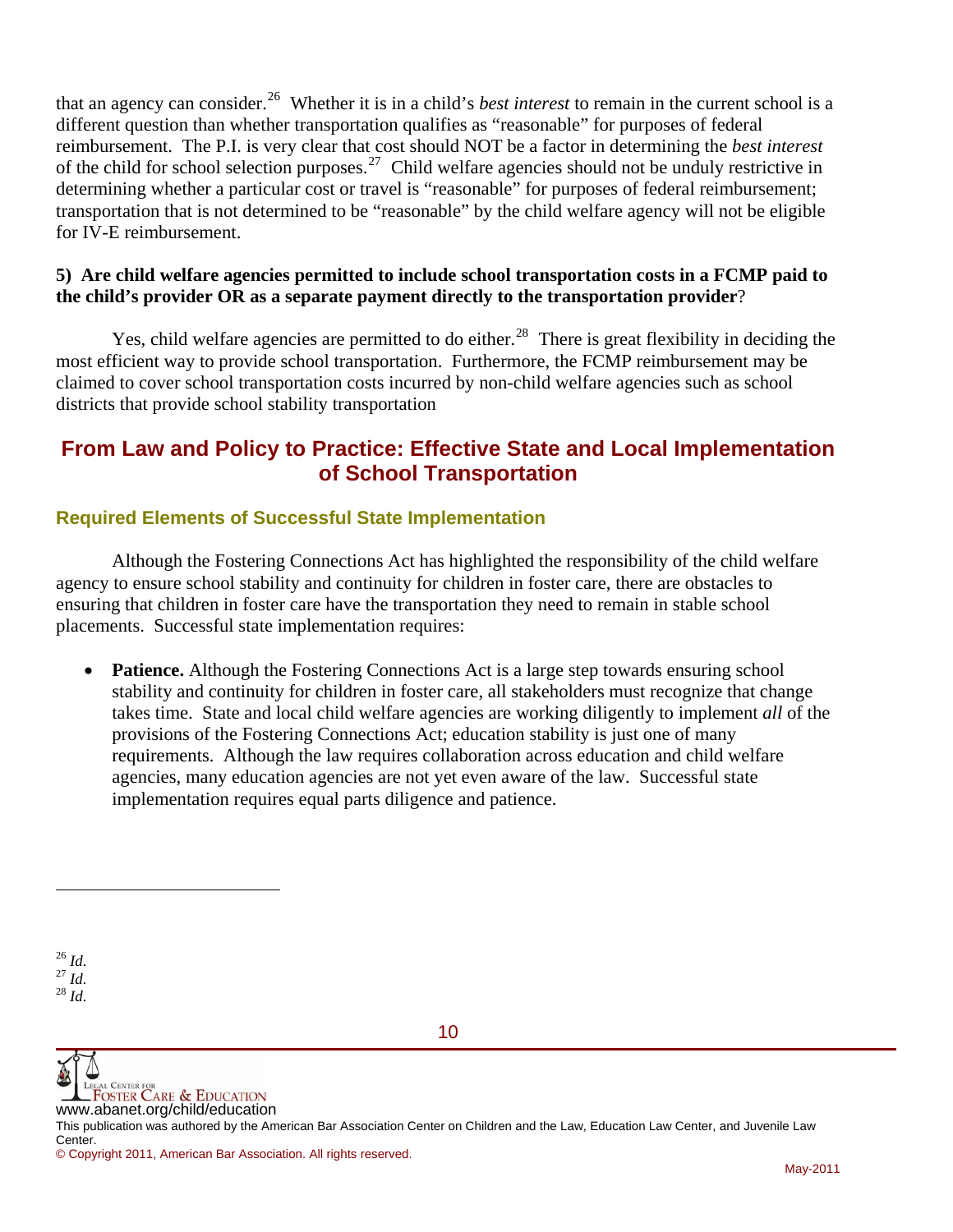- **Understanding.** Both child welfare and education agencies must have a clear understanding of what federal law requires. State and local agencies must review their laws and policies to determine to what extent they have already addressed school stability and transportation issues and which issues need to be addressed. Currently, there is widespread and understandable confusion about the overlap between the McKinney-Vento Act and the Fostering Connections Act and the differences in the responsibilities and requirements under each. There also is confusion about the specific aspects of the Fostering Connections Act, especially around what transportation costs are and are not covered by existing law. Successful state implementation requires a solid understanding of the current legal requirements as well as the areas of ambiguity or need for additional state or federal clarification.
- **Communication and relationships.** Clear communication and collaboration across systems are essential to making school transportation a reality. The Fostering Connections Act and the P.I. make clear that collaboration across child welfare and education agencies is required. Joint protocols and policies will be needed to ensure that all parties are following the same procedures.
- **Philosophy.** A culture shift must occur within agencies to embrace the presumption that children remain in their current schools (unless not in their best interest), even when their foster care placements change. In both the child welfare and education systems, the prevailing assumption has been that when a child's living situation changes, so does the school. Work must be done so that staff's assumption now favors school stability – that is that a child's school remains stable UNLESS it is in the child's best interest to change schools.

# **Conclusion**

 States must analyze carefully what transportation is needed to keep children in care in the same schools and must develop state-specific plans. Although there is some federal law and guidance regarding IV-E reimbursement for school transportation, each state must address its own Title IV-E financing structure and policies to determine what will work best there. Since only IV-E eligible students are eligible for federal reimbursement for transportation, states must tackle both the state match contribution for IV-E eligible children and transportation costs for non IV-E eligible children to effectively meet the law's school stability requirements. These are challenging tasks, but if undertaken in a spirit of cooperation, and with an understanding of the importance of school stability to children in foster care, school stability can be achieved.



This publication was authored by the American Bar Association Center on Children and the Law, Education Law Center, and Juvenile Law Center.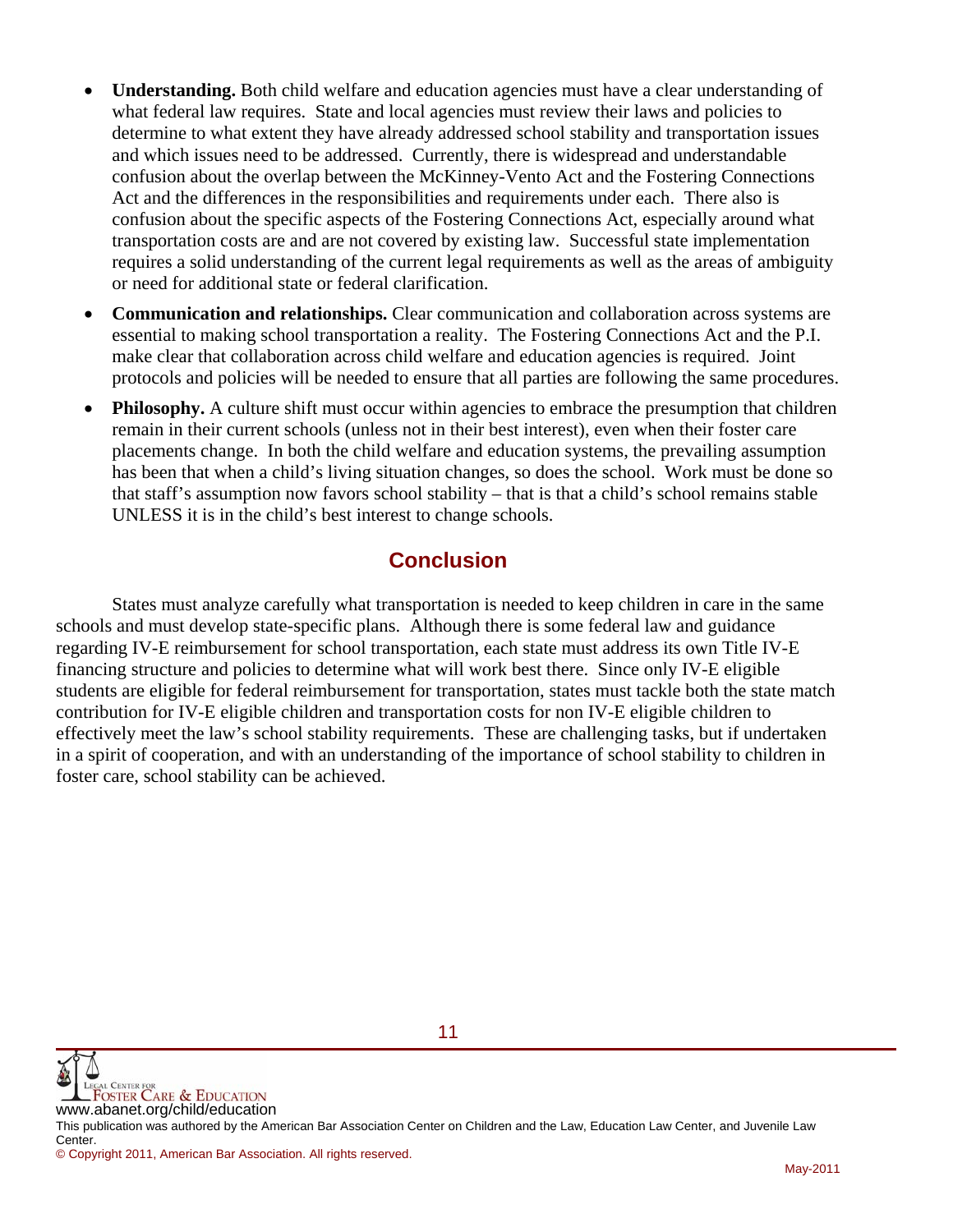## **APPENDIX A**

## **State Implementation Examples**

Many states have been working to address school transportation challenges since the passage of the Fostering Connections Act. Below are some examples of implementation efforts from across the country. We are always interested in hearing more from the field about how school transportation is being provided and how costs are being met. Please share your stories, challenges, promising practices, and examples by emailing us at ccleducation@staff.abanet.org.

## *Example #1: Connecticut*

In the spring of 2010, Connecticut passed Senate Bill 31, which went into effect July 1, 2010. The law established that, when it is in the child's best interest to remain in his or her school of origin (SOO):

- The Connecticut Department of Children and Families (DCF) and the board of education for the SOO will **collaborate on developing a transportation plan** for a child.
- DCF will **be responsible for any additional or extraordinary cost of the transportation.**
- DCF will **maximize federal reimbursements** under Title IV-E for the costs of transporting IV-E eligible children.
- DCF and the board of education for the SOO shall consider **cost-effective, reliable and safe transportation options.**

Importantly, approximately **\$3 million state dollars** have been allocated to support child welfare agencies in providing transportation to keep children in the SOO. This feat is remarkable given the economic climate of the state and will be significant in making school stability a reality for children in foster care in Connecticut. The state child welfare agency has developed a Request for Proposals to seek bidders for a contract to provide the transportation needed for children in care. Proposals must include several elements, including a transportation coordinator to oversee the identification and provision of the transportation. Proposals must also provide various transportation options that can be provided, including buses with monitors, various sized passenger vans, and private cars.

For the full text of SB 31 see http://www.cga.ct.gov/2010/ACT/PA/2010PA-00160-R00SB-00031- PA.htm.

#### *Example #2: Minnesota*

In Minnesota, a county administered child welfare system, the Minnesota Department of Human Services released a Bulletin to address implementation of the education provisions of the Fostering Connections Act, including details about reimbursement of transportation costs. The goal of the Bulletin is to provide counties with the maximum allowable flexibility to encourage maximization of the federal reimbursement. The Bulletin states that:



This publication was authored by the American Bar Association Center on Children and the Law, Education Law Center, and Juvenile Law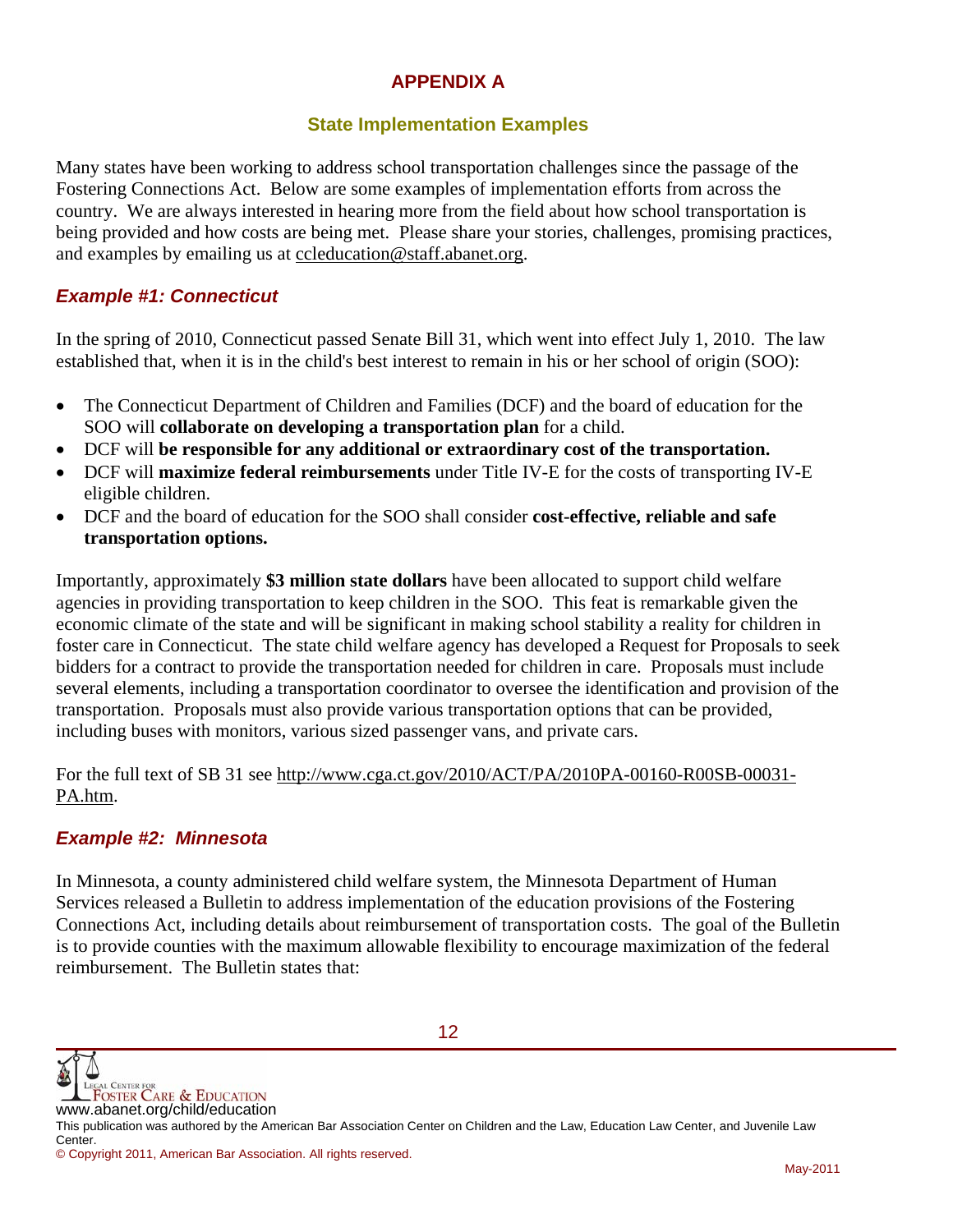- Child welfare agency should **work with foster parents** to provide transportation
	- $\circ$  The general rate paid to the foster parent can be increased,  $^{29}$  $^{29}$  $^{29}$  or
	- o The foster parent can receive a separate payment.
- Payments **can be made to another provider** 
	- o Reimbursement can be to the local school district
- **Retroactive reimbursement** is allowed dating back to October 2008, when the Fostering Connections Act passed and allowed FCMP to be used to reimburse school transportation.
- The child welfare agencies will **update their data systems** to allow for future electronic submissions for reimbursements.

For full details of the DHS Bulletin 10-68-05 issued June 14, 2010 see *Education Stability for Children in Foster Care* at http://www.dhs.state.mn.us/main/groups/publications/documents/pub/dhs16\_150905.pdf.

# *Example #3: Butte & San Diego Counties, California*

Two California counties – Butte and San Diego – have developed collaborative approaches to ensure that children and youth in foster care have needed school transportation. Both counties respond to children's transportation needs on a case-by-case basis, using McKinney-Vento funds when available. Otherwise, costs are distributed among various parties.

San Diego

- Transportation costs are usually **split equally between the school** that the child attends and the school district where the child is living.
	- o **Social workers generally coordinate transportation** for individual children and youth, which may take the form of reimbursing foster parents for mileage, paying for public transportation, or allowing child welfare or school district personnel to provide transportation.
	- o Transportation costs are **reimbursed by the education agencies**.

## Butte County

l

- Relies on a **five-way cost sharing plan** among the Butte County Office of Education, the Children's Service Division of the Department of Social and Employment Services, the foster family agency, the school district of attendance, and the school district where the child is living.
	- o The logistics are **coordinated through a central person in the Office of Education** who determines the type of transportation needed.<sup>[30](#page-12-1)</sup>

<span id="page-12-1"></span><span id="page-12-0"></span><sup>&</sup>lt;sup>29</sup> In Minnesota, this was done by increasing the "Difficulty of Care" level of care.<br><sup>30</sup> California Foster Youth Education Taskforce, *Memo: Transportation to the School of Origin* (2010).

**WE LEGAL CENTER FOR CARE & EDUCATION**<br>WWW.abanet.org/child/education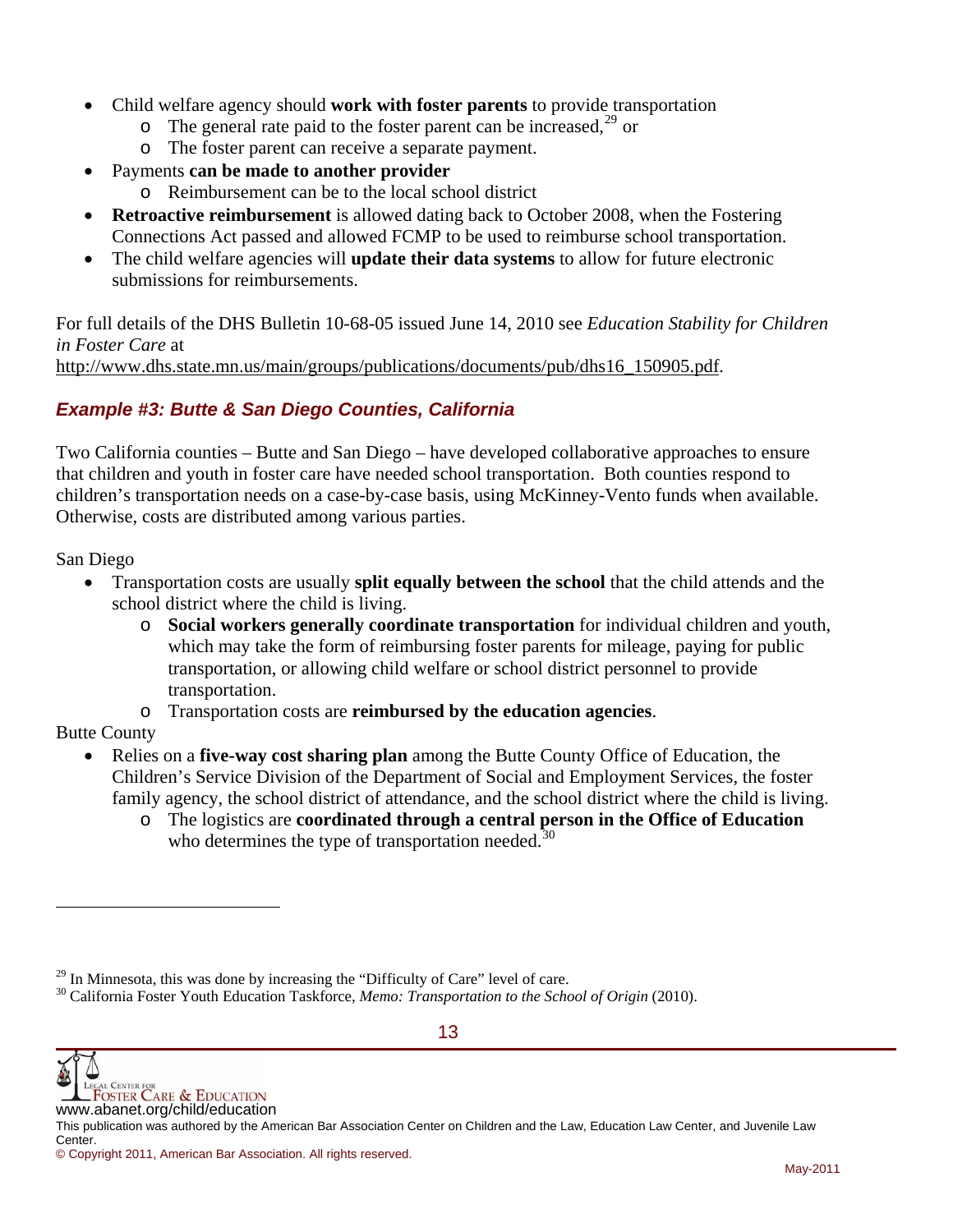For more information, please contact Jesse Hahnel, Director of the National Center for Youth Law's FosterEd Initiative, or visit the FosterEd Initiative's website at http://www.youthlaw.org/child\_welfare/foster\_youth\_education\_initiative/.

#### *Example #4: Philadelphia, Pennsylvania*

In Philadelphia, the Department of Human Services (DHS), the School District of Philadelphia (School District), and the Family Court collaborate to ensure school transportation for all children in foster care in accordance with the State's definition of "awaiting foster care placement"[31](#page-13-0) and the Fostering Connections Act. DHS, through its Education Support Center, and the School District have developed a **joint protocol** to address the transportation needs of children in care on a student-centered and practical basis. The protocol considers such factors as the distance from the school, the temporary or permanent nature of the living placement, and existing school district policies. The protocol specifically provides:

 **For children placed in new home within a 1.5 mile radius of the current school**: The foster parent/provider is responsible for taking the child to school and is eligible for reimbursement.

 **For children placed outside a 1.5 mile radius of the current schoo**l: The School District pays through one of the following methods **as determined by DHS staff in consultation with school counselors:**

- o Public transit and reimbursement by the District is explored first.
- o DHS requests that the school's guidance counselor submit a busing form (through sixth grade). Arranging busing may take up to two weeks. During this interim period, the foster parent provides transportation and is reimbursed through the provider agency.
- o DHS submits a request to the guidance counselor to provide a public transportation pass (seventh grade and up).
- **For emergency, overnight, respite, or temporary placements:** The child automatically remains in school of origin with transportation provided by the School District.
- **For complex cases (***e.g***., a DHS caseworker and school counselor disagree as to how transportation should be provided or there is no available bus route for a particular child):** Either a caseworker or school counselor consults with the DHS Education Support Center to resolve the matter.

http://www.iu5.org/sites/curriculum/20092010%20Meetings/2010-03-25/Homeless%20BEC%20February%202010.pdf.



l

<span id="page-13-0"></span> $31$  Pursuant to guidance issued by Pennsylvania's Department of Education, "awaiting foster care placement" is defined as including children in: shelters; emergency, interim or respite foster care; kinship care; evaluation or diagnostic centers or placements for the sole purpose of evaluation; and, in addition "local school officials should consult with their county children and youth agencies whenever necessary to determine if a child meets the definition of awaiting foster care placement, including, on a case-by-case basis, whether a child who does not clearly fall into one of these categories is nevertheless a child "awaiting foster care placement." For more information, see Pennsylvania Dep't of Educ., Basic Education Circular, *Education for Homeless Youth* (February 29, 2008).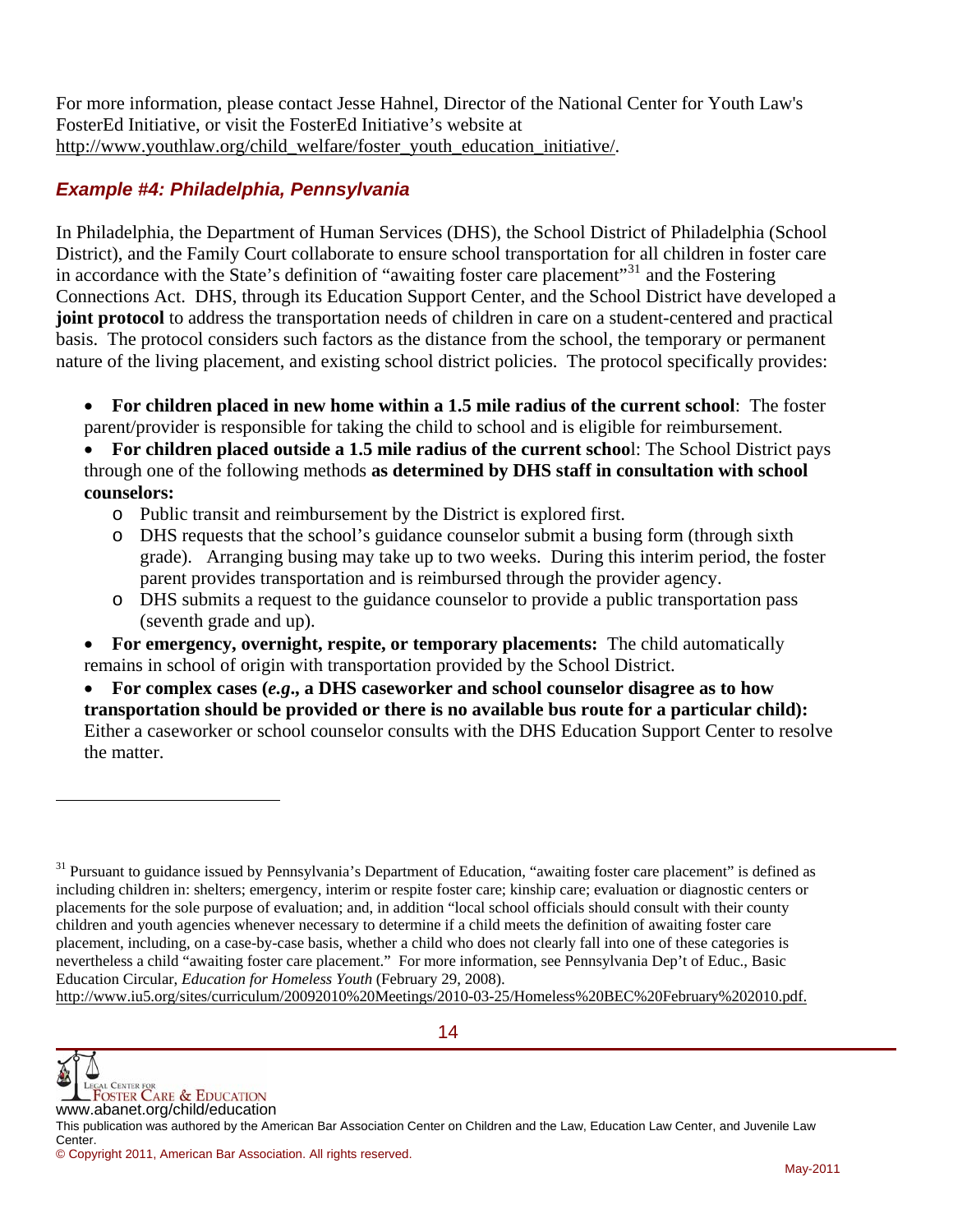The DHS Support Center trains all caseworkers and school counselors on this protocol and continues to work with DHS and the School District staff on an ongoing basis.

For more information, please contact Maura McInerney at the Education Law Center or visit www.elcpa.org.



This publication was authored by the American Bar Association Center on Children and the Law, Education Law Center, and Juvenile Law Center.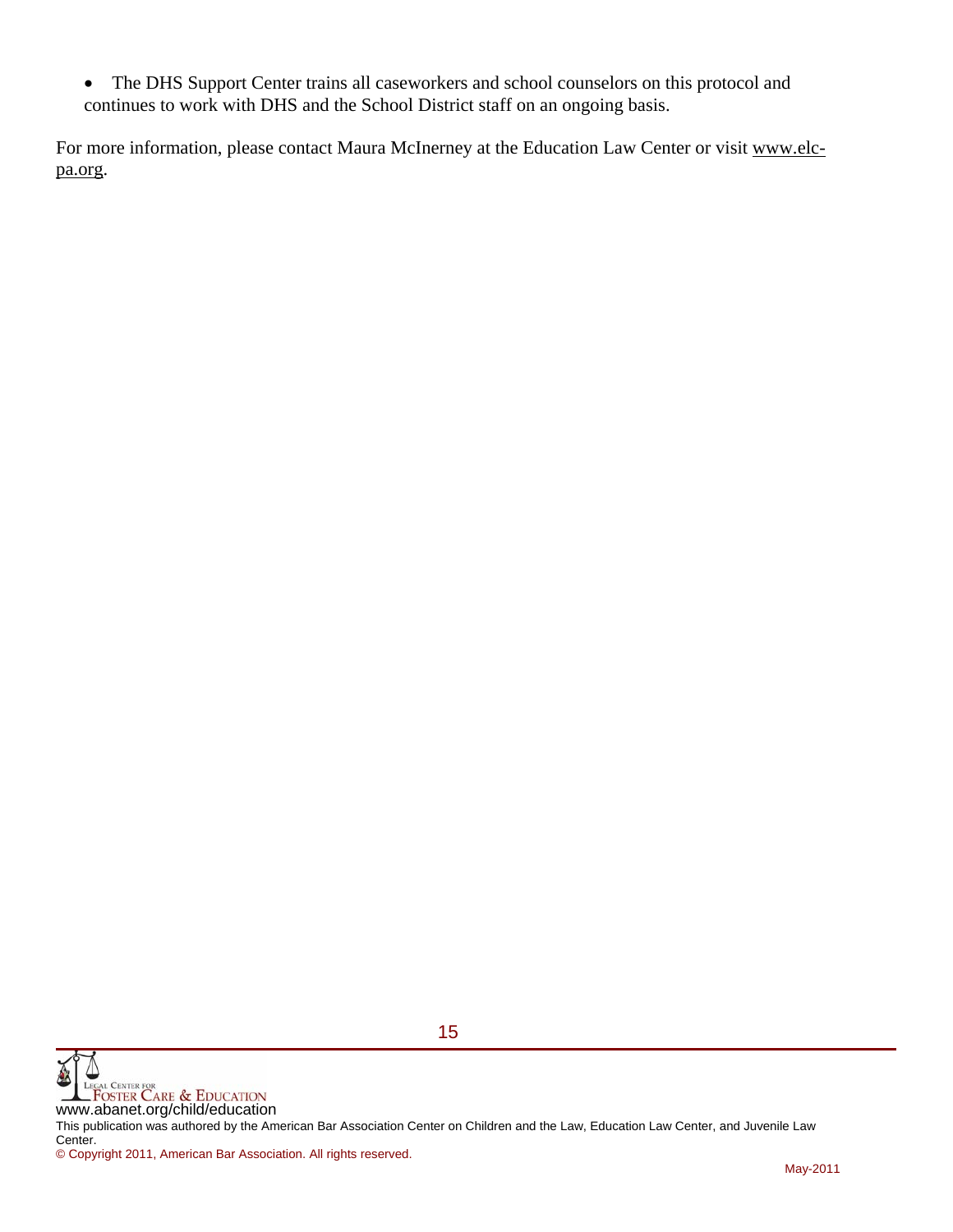# **APPENDIX B**

## **STATE IMPLEMENTATION QUESTIONS: TRANSPORTATION**

## **States should ask themselves the following questions to determine (1) how they can best ensure school stability for children in foster care by providing transportation; and (2) how Title IV-E foster care maintenance payment and administrative dollars can be used to reimburse school transportation costs.**

- $\checkmark$  How many children are in out-of-home care?
- What percentage of children are placed within *school* boundaries? Within school *district* boundaries?
- $\checkmark$  What percentage of children are placed at far distances or there are other reasons that it is not in their best interest to remain in the school they attended at the time of placement?
- $\checkmark$  What percentage of children in care have already successfully completed high school?
- $\checkmark$  What is the state or district's McKinney-Vento policy for children in care and/or the definition of children "awaiting foster care placement" under McKinney-Vento?
- $\checkmark$  What percentage of children in care with IEPs have transportation listed as a related service? What percentage of those children already receives transportation services that can address school stability needs?
- $\checkmark$  What are the state and school district policies for transporting *all* students within a school district? Between school districts?
- $\checkmark$  Are there any state laws, policies, or programs that impact education stability for children in care or other highly mobile children?
- $\checkmark$  What percentage of children in care are IV-E eligible?
- $\checkmark$  What is the state's FMAP rate (the percent of children eligible for federal reimbursement for IV-E maintenance costs)?
- $\checkmark$  How are the IV-E maintenance payments structured? Can transportation costs be added to the core maintenance payment? Can a separate payment be made?
- $\checkmark$  How are IV-E administrative payments structured?
- $\checkmark$  Does it make sense to claim transportation costs as administrative or maintenance costs?
- $\checkmark$  Who will actually provide the additional transportation needed so that children can remain in their current schools? Will a number of transportation options be available?
- $\checkmark$  When schools or other entities provide additional transportation, is there a formula that allows for calculation of the specific costs for that IV-E eligible child?
- $\checkmark$  If the state is a IV-E waiver state, do provisions of the waiver impact how these payments can be calculated or made?

**WE LEGAL CENTER FOR CARE & EDUCATION**<br>WWW.abanet.org/child/education This publication was authored by the American Bar Association Center on Children and the Law, Education Law Center, and Juvenile Law Center. © Copyright 2011, American Bar Association. All rights reserved.

16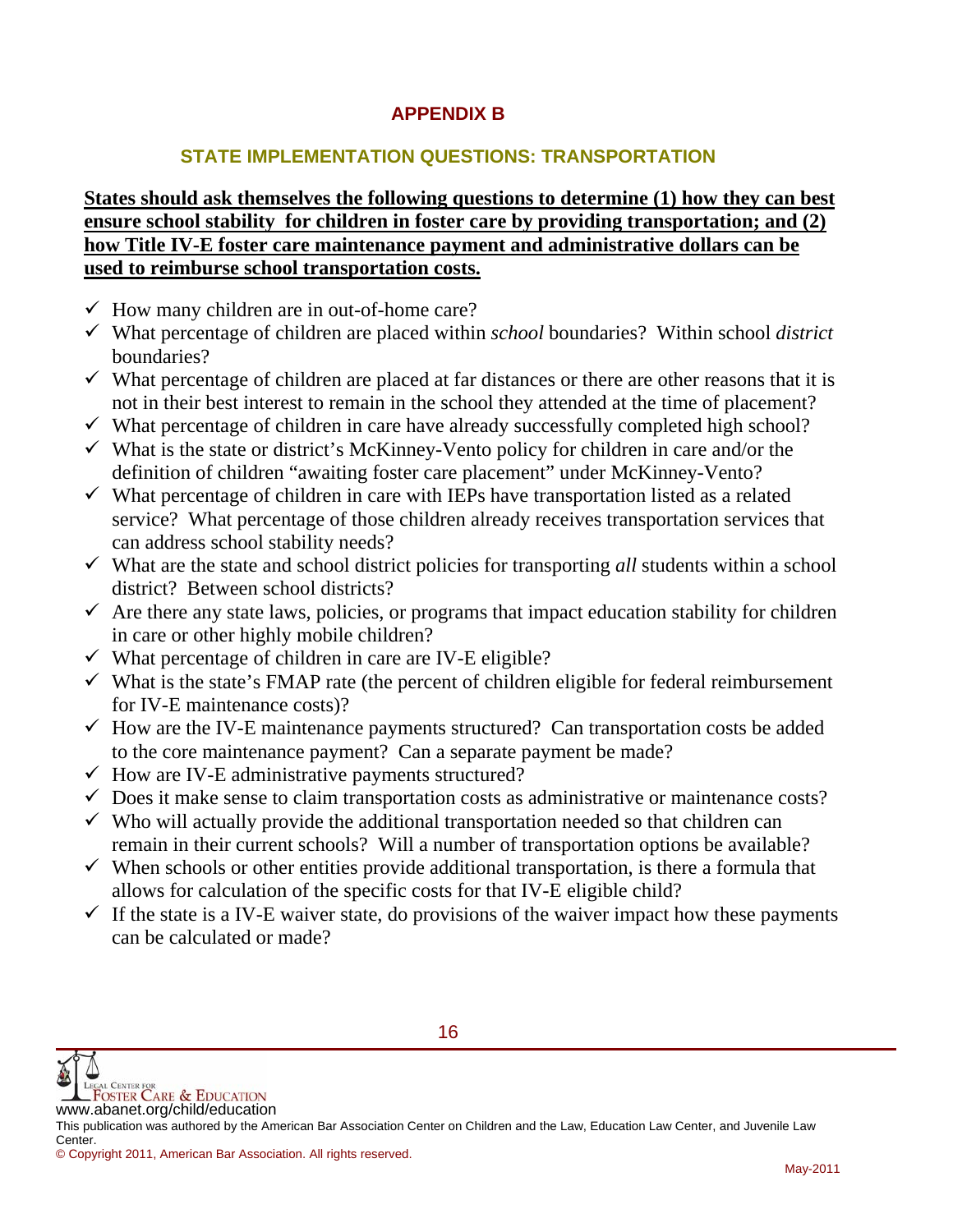# **APPENDIX C[32](#page-16-0)**

## **FEDERAL REIMBURSEMENT FOR SCHOOL TRANSPORTATION COSTS: FUNDAMENTAL PRINCIPLES OF IMPLEMENTATION**

As states evaluate the most cost-effective manner to provide school transportation so that children can remain in their current schools, the following "principles of implementation" can serve as a guide for determining whether costs may be reimbursed as Title IV-E foster care maintenance payments or administrative costs.

- **1)** A child welfare agency must determine children's IV-E eligibility to receive IV-E reimbursement. IV-E *reimbursability* of child-specific costs is conditioned upon establishing the connection between the purpose of the cost and the term foster care maintenance payment and/or an allowable administrative activity.
- **2)** The cost of transporting IV-E eligible children to school to receive education instruction will only be IV-E reimbursable if the cost is associated with transporting the child to "the school the child was enrolled in at the time of placement."
- **3)** In those instances where a cost can be treated as either a foster care maintenance expense, or as an administrative expense, the choice of how the cost is treated for claiming rests with the State. While the State has the flexibility to determine how the cost is treated, once it makes that determination, the State must take care to ensure that all such costs are subsequently treated, and claimed, consistent with that determination. An inconsistent treatment of costs - that is claiming like costs as administration on some occasions and foster care maintenance on others - will create greater audit risk for the State.
- **4)** Costs which HHS has determined to be included within a IV-E eligible child's basic/core foster care maintenance payment cost may not be treated as a separate foster care maintenance nor claimed as an administrative cost. For example, the cost of transporting a IV-E eligible child to a location to participate an extra-curricular activity that substitutes for "daily supervision" is treated as a foster care maintenance payment and is already included in the child's basic/core foster care maintenance cost.



l

<span id="page-16-0"></span><sup>&</sup>lt;sup>32</sup> The Legal Center for Foster Care and Education would like to thank Dennis Blazey for authoring Appendices C and D, as well as contributing significant expertise throughout the document around Title IV-E transportation financing. For more information or questions on Appendices C and D, please email FosteringConnections.org at info@fosteringconnections.org.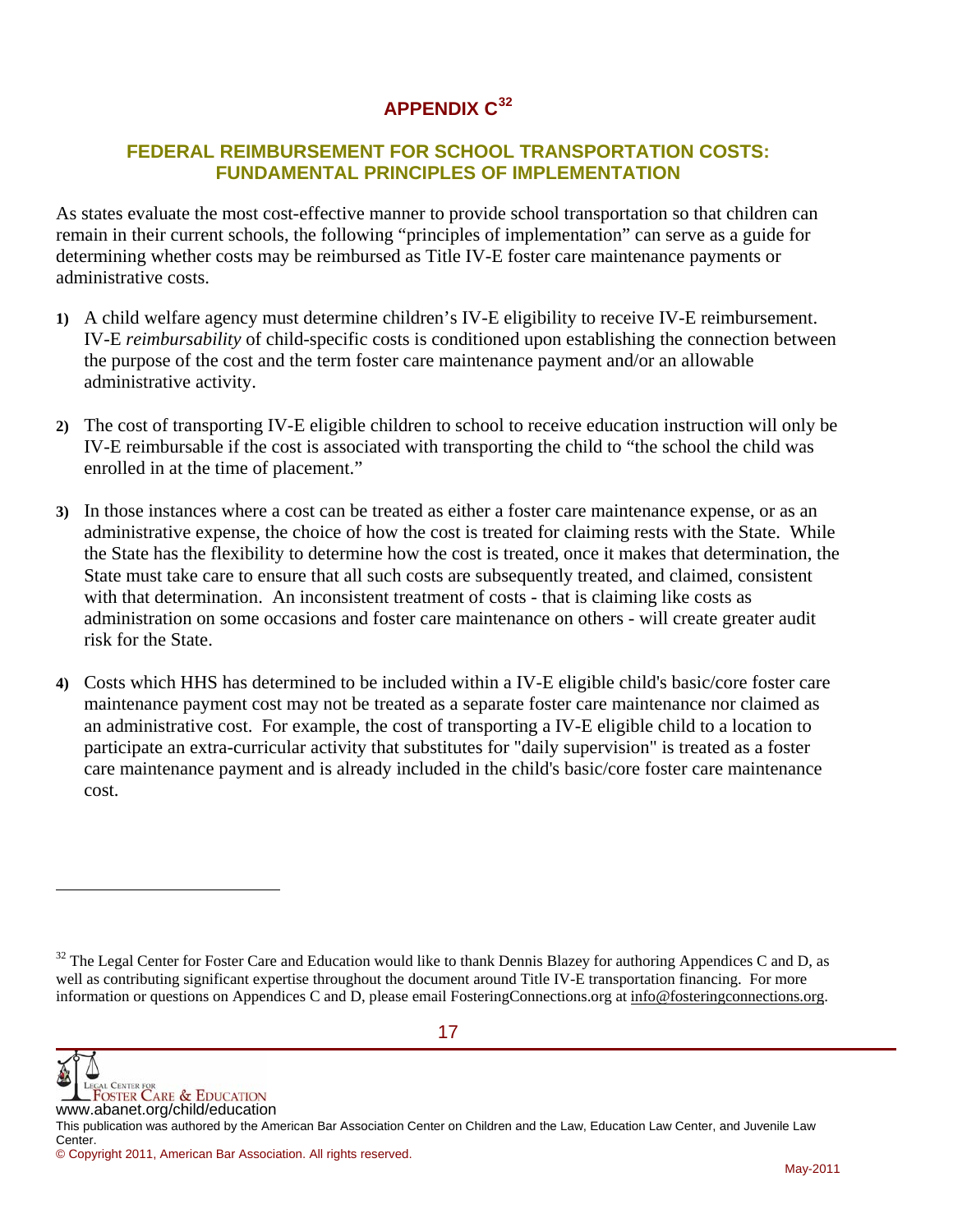# **APPENDIX D**

#### **FEDERAL IV-E REIMBURSEMENT FOR SCHOOL TRANSPORTATION COSTS: COST MATRIX**

IV-E reimbursability is complex, and there are a number of considerations for states as they determine the best model for providing and seeking federal reimbursement for necessary school stability transportation. The following matrix outlines the variety of reimbursable transportation categories as well as whether the transportation can be reimbursed as a Title IV-E FCMP or administrative cost. Furthermore, for those categories of transportation that qualify for reimbursement as FCMP or administrative, each is broken down by whether it can be reimbursed as a separate payment. This analysis is drawn from federal law, regulations, and guidance available as of November 1, 2010, especially the Fostering Connections Act and July 2010 P.I. For more information, or questions, please email FosteringConnections.org at info@fosteringconnections.org.

| <b>Category of Transportation Cost</b>                                                                                                                                                | <b>Allowable</b><br><b>as</b><br><b>FCMP?</b> | Separate item<br>of expense?    | <b>Allowable as</b><br>Administrative<br>cost? | Separate item<br>of expense?    |
|---------------------------------------------------------------------------------------------------------------------------------------------------------------------------------------|-----------------------------------------------|---------------------------------|------------------------------------------------|---------------------------------|
| Cost of transporting a child to a<br>school in which the child was<br>enrolled at the time of placement                                                                               | <b>YES</b>                                    | <b>YES</b>                      | YES <sup>i</sup>                               | <b>YES</b>                      |
| Cost of transporting a child to a<br>school other than the school in<br>which the child was enrolled at the<br>time of placement                                                      | NO                                            | <b>NOT</b><br><b>APPLICABLE</b> | N <sub>O</sub>                                 | <b>NOT</b><br><b>APPLICABLE</b> |
| Cost for foster parent to attend<br>school conferences in the school in<br>which the child is enrolled at the<br>time of placement                                                    | <b>YES</b>                                    | <b>YES</b>                      | <b>YES</b>                                     | <b>YES</b>                      |
| Cost for foster parent to attend<br>school conferences in a school other<br>than the in the child was enrolled at<br>the time of placement                                            | NO                                            | N/A                             | UNKNOWN <sup>ii</sup>                          | N/A                             |
| Cost to transport a child to a school<br>in which the child was enrolled at<br>the time of placement to attend<br>extracurricular activities that<br>substitute for daily supervision | <b>YES</b>                                    | NO                              | $NO^{iii}$                                     | N/A                             |



This publication was authored by the American Bar Association Center on Children and the Law, Education Law Center, and Juvenile Law Center.